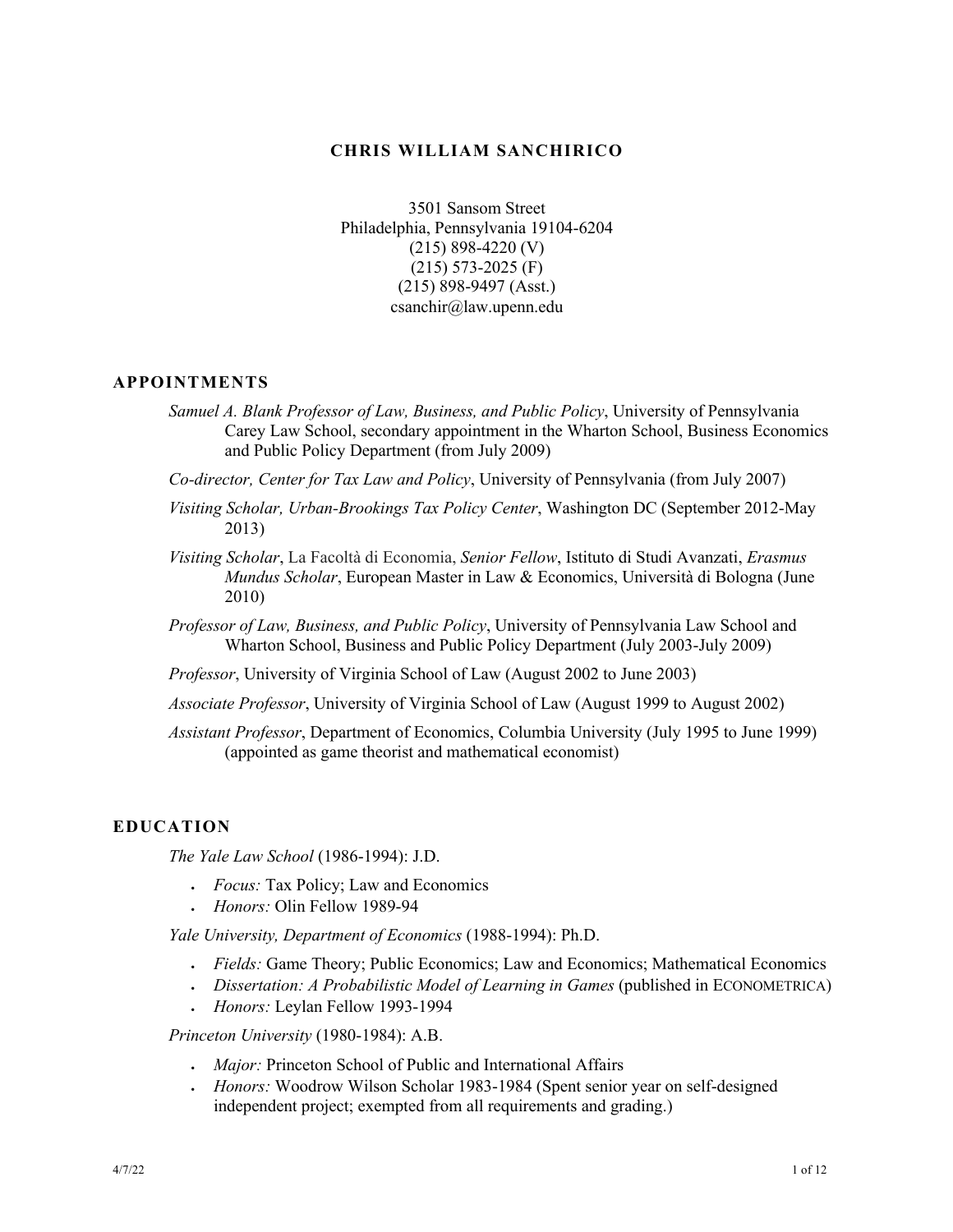## **TEACHING**

#### Core Law Courses

- *Federal Income Taxation:* Penn Law (spring 2022, spring 2021, spring 2020, fall 2018, spring 2018, fall 2016, fall 2015, spring 2015, spring 2014, spring 2012, fall 2010, fall 2009, spring 2008, spring 2007); UVA Law (spring 2002, spring 2000)
- *International Taxation:* Penn Law (fall 2021, fall 2020, fall 2019, spring 2019, fall 2017, fall 2015, fall 2014, fall 2013, spring 2010, spring 2009)
- *Taxation of Business Entities:* Penn Law (fall 2011, spring 2010, fall 2008)
- *Evidence:* Penn Law (fall 2007, fall 2006, spring 2006, spring 2005, fall 2003); NYU Law (fall 2005); Chicago Law (autumn 2004); UVA Law (spring 2003, spring 2001, fall 1999)
- *Civil Procedure*: Penn Law (fall 2002); UVA Law (fall 2001, fall 2000); USC (fall 1999)

### Other Law Courses

- *Tax Policy:* Penn Law (fall 2021, fall 2020, fall 2019, fall 2018, fall 2017, fall 2016, spring 2016, spring 2015, spring 2014, spring 2012, spring 2011, spring 2010, fall 2008, fall 2007, spring 2007)
- *Advanced Topics in Evidence & Procedure:* Penn Law (spring 2006, spring 2005, fall 2003); Chicago Law (fall 2004); UVA Law (spring 2003); Columbia Law (spring 1997)
- *Law & Economics:* Penn Law (spring 2004)

### Economics Courses, Graduate and Undergraduate

- *Mathematical Game Theory for Ph.D. Candidates:* Columbia Economics Department (various semesters)
- *Game Theory for Policy Makers:* Columbia Program in Economic Policy Management (various)

*Law & Economics:* Stanford Economics (spring 1995), Berkeley Legal Studies (fall 1994)

*Intermediate Microeconomics:* Columbia Economics Department (fall 1996, two sessions)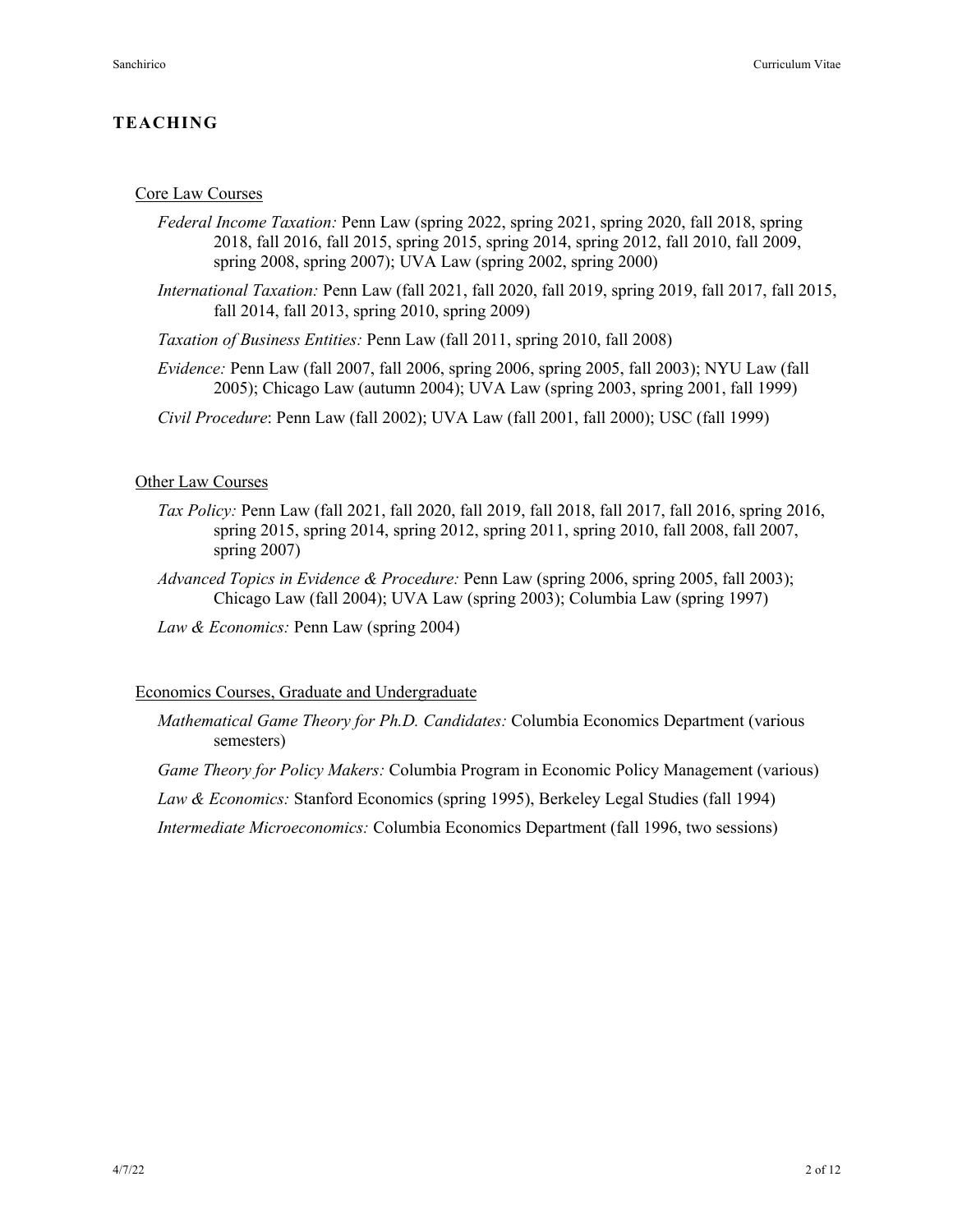## **SCHOLARLY PAPERS AND PUBLICATIONS\***

LAW

#### Tax Law and Policy

Taxation of Capital versus Labor; Equity versus Efficiency

- *The Ramsey Rule at 100: Pairing Back the Overgrowth*, University of Pennsylvania, Institute for Law and Economics Research Paper No. 21-25 (2021) (has separate online appendix).
- *Why the Optimal Long-Run Tax Rate on Capital is Zero…or Very High: The Missing Explanation, forthcoming* FA TAX REV., University of Pennsylvania, Institute for Law and Economics Research Paper No. 20-33 (2020) (has separate online appendix).
- *Optimal Redistributional Instruments in Law and Economics, in* THE OXFORD HANDBOOK OF LAW AND ECONOMICS, VOLUME 1: METHODOLOGY AND CONCEPTS, edited by Francesco Parisi, pp. 321-354, Oxford University Press, (2017).
- *Good Tags, Bad Tags*, University of Pennsylvania, Institute for Law and Economics Research Paper No. 13-24 (2013).
- *Do Capital Income Taxes Hinder Growth?,* Wharton Public Policy Initiative, Issue Brief, Vol. 1, No. 2 (February 2013).
- *Optimal Tax Policy and the Symmetries of Ignorance*, 66 TAX L. REV. 1 (2012) (has separate online appendix).
- *Policy Uncertainty and Optimal Taxation*, University of Pennsylvania, Institute for Law and Economics Research Paper No. 10-23 (2010).
- *A Counter-reply to Bankman and Weisbach,* 64 TAX L. REV. 551 (2011).
- *Tax Eclecticism,* 64 TAX L. REV. 149 (2011) (has separate online appendix).
- *A Critical Look at the Economic Argument for Taxing Only Labor Income*, 63 TAX L. REV. 867 (2010) (has separate online appendix).

<sup>\*</sup> All papers, articles, and appendices are available for download at www.ssrn.com/author=2205.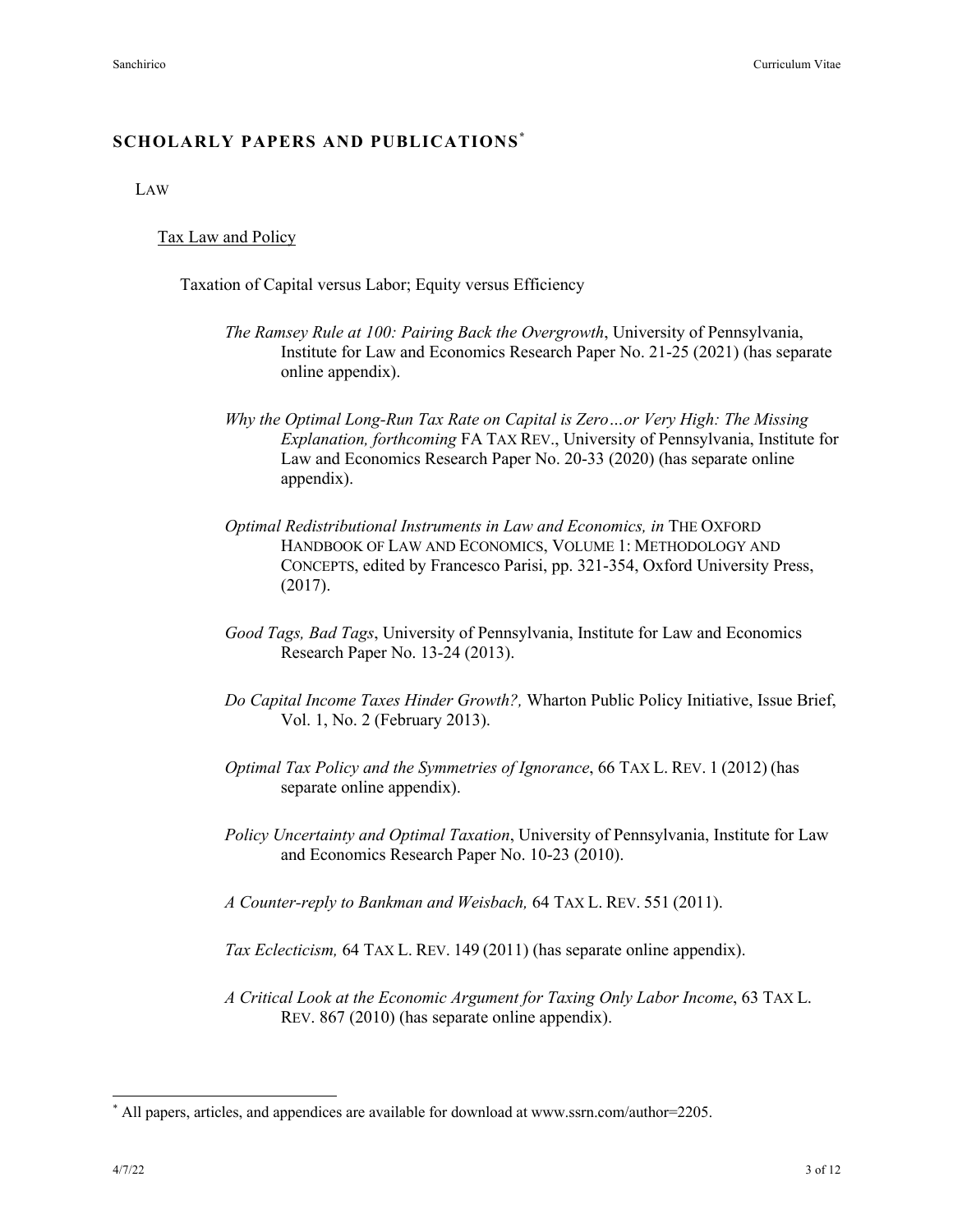- *Progressivity and Potential Income: Measuring the Effect of Changing Work Patterns on Income Tax Progressivity*, 108 COLUM. L. REV. 1551 (2008) (has separate online appendix).
- *Inequality and Uncertainty: Theory and Legal Applications*, 155 U. PA. L. REV. 279 (2006) (with M. Adler).

*Deconstructing the New Efficiency Rationale*, 86 CORNELL L. REV. 1003 (2001).

*Taxes versus Legal Rules as Instruments for Equity: A More Equitable View*, 29 J. LEGAL STUD. 797 (2000), *reprinted in* Robert Cooter & Francesco Parisi, FOUNDATIONS OF LAW AND ECONOMICS (2009); Lee Anne Fennell & Richard H. McAdams, FAIRNESS IN LAW AND ECONOMICS (2013).

### International Tax

- *Should a Global Minimum Tax be Country-by-country?, forthcoming in TAX NOTES,* April 25, 2022.
- *A Game-theoretic Analysis of Global Minimum Tax Design: Country-by-Country v. Global Averaging* (March 25, 2022). U of Penn, Inst for Law & Econ Research Paper No. 22-19
- *Earnings Stripping under the BEAT*, 73 TAX L. REV. 303-347 (2020).
- *The New US Tax Preference for 'Foreign-Derived Intangible Income',* 71 TAX L. REV. 625-664 (2018).
- *KISS the Tax Blueprint Goodbye: Meet the 25-25-25 Plan*, TAX NOTES 87-98, October 2, 2017.
- *The Deferral Effects of Passing Through Foreign Subsidiaries' Passive Income*, University of Pennsylvania, Institute for Law and Economics Research Paper No. 15-25 (2015) (with R. Shuldiner).
- *Tax Inertia: A General Framework with Specific Application to Business Tax Reform*, 69 TAX L. REV. 135-229 (2016) (has separate online appendix).
- *As American as Apple Inc: International Tax and Ownership Nationality*, 68 TAX L. REV. 207-274 (2015).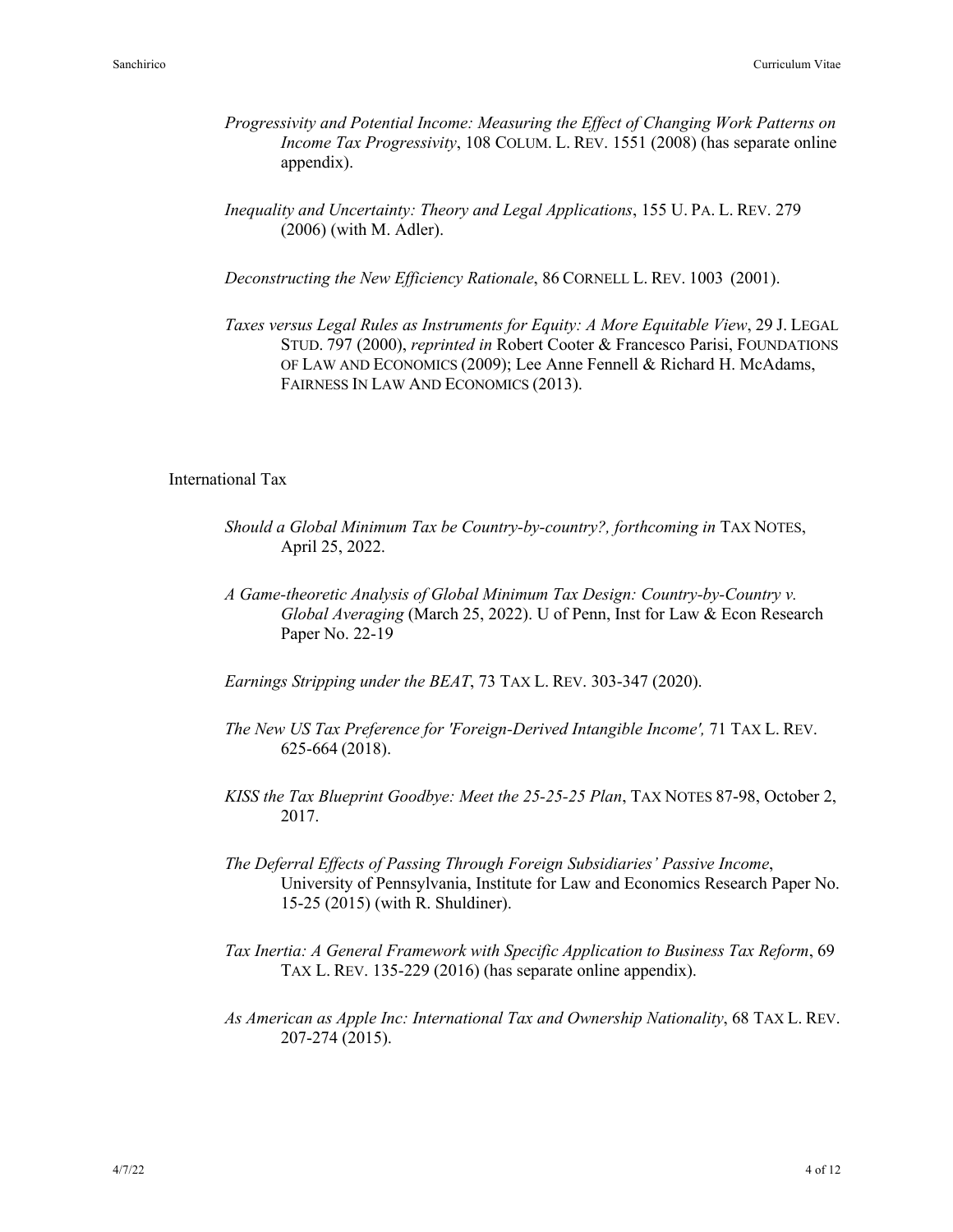#### Taxation of Business Income

- *Pass-Through, Public Trading, and the Dubious Obstacle of Inside Basis Adjustments*, 74 TAX L. REV. 129-173 (has separate online appendix).
- *Expensing and Interest in the GOP Blueprint: Good Deal? Good Idea? TAX NOTES 339-*350, April 17, 2017 (has separate online appendix).
- *Self-constructed Assets and Efficient Tax Timing,* University of Pennsylvania, Institute for Law and Economics Research Paper No. 13-22 (2013).
- *The Tax Advantage to Paying Private Equity Fund Managers With Profit Shares: What is it? Why is it Bad?* 74 U. CHIC. L. REV. 1071-1153 (2008).
- *Taxing Carry: The Problematic Analogy to "Sweat Equity,"* 117 TAX NOTES 239-244 (2007).

### Evidentiary Procedure

- *Law and Economics of Evidence, in* THE OXFORD HANDBOOK OF LAW AND ECONOMICS, VOLUME 3: PUBLIC LAW AND LEGAL INSTITUTIONS*,* edited by Francesco Parisi, Oxford University Press, (2017).
- PROCEDURAL LAW AND ECONOMICS, VOLUME X, in ENCYCLOPEDIA OF LAW AND ECONOMICS  $(2<sup>nd</sup> Ed.)$  (forthcoming 2011) (volume editor and contributor).
- *Models of Evidence: Survey and Assessment*, University of Pennsylvania, Institute for Law and Economic Research Paper No. 10-28 (2010) *in* ELGAR ENCYCLOPEDIA OF LAW AND ECONOMICS: VOLUME X, PROCEDURAL LAW AND ECONOMICS, C. Sanchirico, ed. (forthcoming 2011).
- *Detection Avoidance and Enforcement Theory: Survey and Assessment*, University of Pennsylvania, Institute for Law and Economic Research Paper No. 10-29 (2010) *in* ELGAR ENCYCLOPEDIA OF LAW AND ECONOMICS: VOLUME X, PROCEDURAL LAW AND ECONOMICS, C. Sanchirico, ed. (forthcoming 2011).
- *Fee Shifting in Litigation: Survey and Assessment*, University of Pennsylvania, Institute for Law and Economic Research Paper No. 10-30 (2010) *in* ELGAR ENCYCLOPEDIA OF LAW AND ECONOMICS: VOLUME X, PROCEDURAL LAW AND ECONOMICS, C. Sanchirico, ed. (forthcoming 2011), (with A.W. Katz).

*Decoupling as Transactions Tax*, 39 J. LEGAL STUD. 469 (2010) (with N. Garoupa).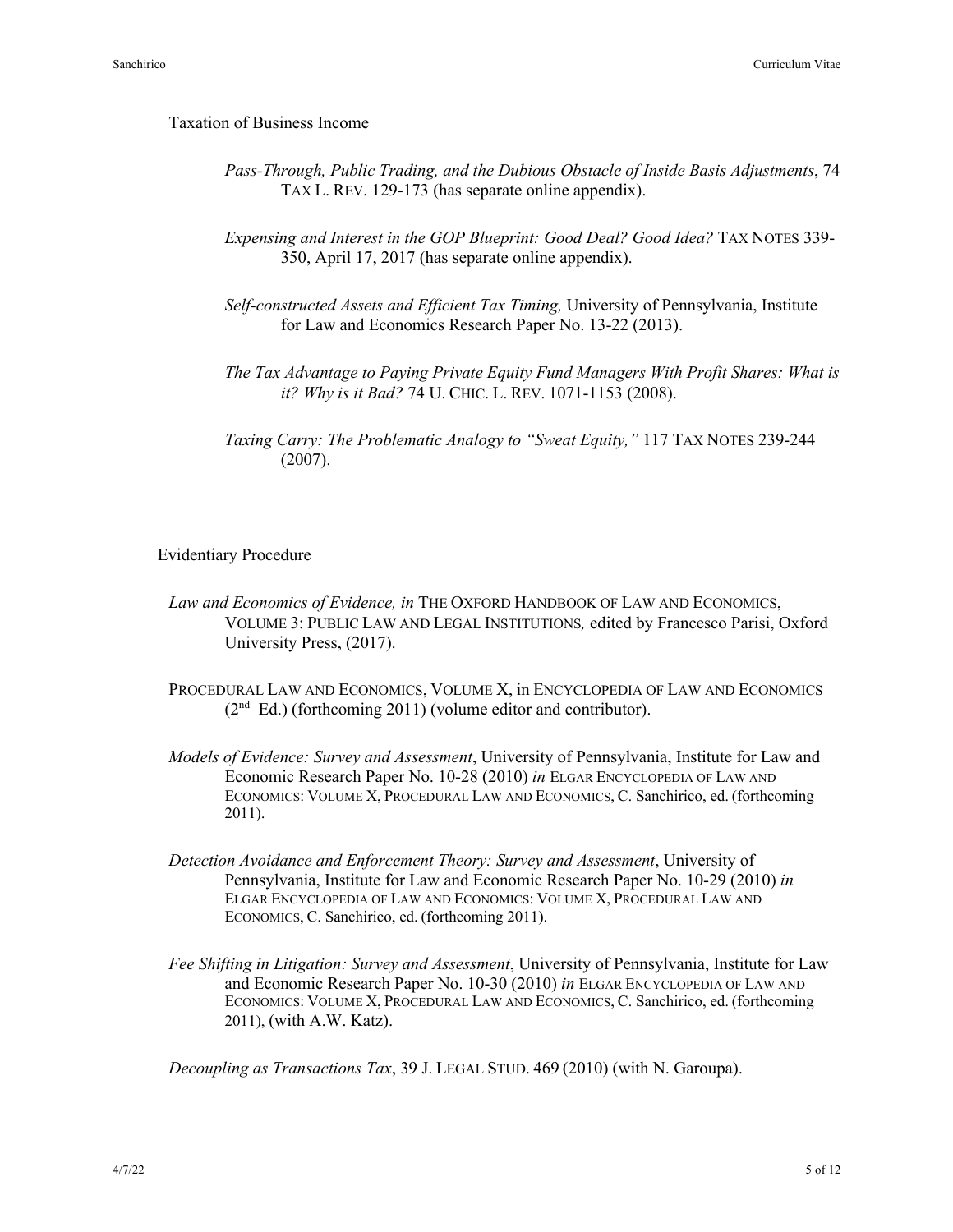*"What Makes the Engine Go:" Cognitive Limits and Cross-Examination,* 14 WIDENER L. REV. 507 (2009) (*in Symposium: Cross-Examination: The Great Engine (?)*).

*A Primary Activity Approach to Proof Burdens*, 37 J. LEGAL STUD. 273 (2008).

- THE ECONOMICS OF EVIDENCE, PROCEDURE, AND LITIGATION, VOLUME I, in ECONOMIC APPROACHES TO LAW (anthology series from Edward Elgar Publishing Co.) (includes original introduction surveying the field) (2007).
- THE ECONOMICS OF EVIDENCE, PROCEDURE, AND LITIGATION, VOLUME II, in ECONOMIC APPROACHES TO LAW (anthology series from Edward Elgar Publishing Co.) (includes original introduction surveying the field) (2007).

*Detection Avoidance*, 81 NYU L. REV. 1331 (2006) (has separate online appendix).

*Harnessing Adversarial Process: Optimal Strategic Complementarities in Litigation* (U. Pa., Inst. L. & Econ. Res. Paper Series, No. 05-01) (2005).

*Evidence, Procedure, and the Upside of Cognitive Error*, 57 STAN. L. REV. 291 (2004).

*Finding Error* 2003 MICH. ST. L. REV. 1189 (2004) *(in Symposium: Visions of Rationality in Evidence Law).*

*Evidence Tampering,* 53 DUKE L. J. 1215 (2004).

*Should Plaintiffs Win What Defendants Lose? Litigation Stakes, Litigation Effort, and the Benefits of Decoupling,* 33 J. LEGAL STUD. 323 (2004) (with A. Choi).

*Character Evidence and the Object of Trial*, 101 COLUM. L. REV. 1227 (2001).

- *Relying on the Information of Interested—and Potentially Dishonest—Parties* 3 AM. L. & ECON. REV. 320 (2001) (Seventh most cited article in the AM. L. & ECON. REV. as of May 2012).
- *Games, Information and Evidence Production: With Application to English Legal History*, 2 AM. L & ECON. REV. 342 (2000).
- *The Burden of Proof in Civil Litigation: A Simple Model of Mechanism Design*, 17 INT'L REV. L. & ECON. 431 (1997).

Law and Social Norms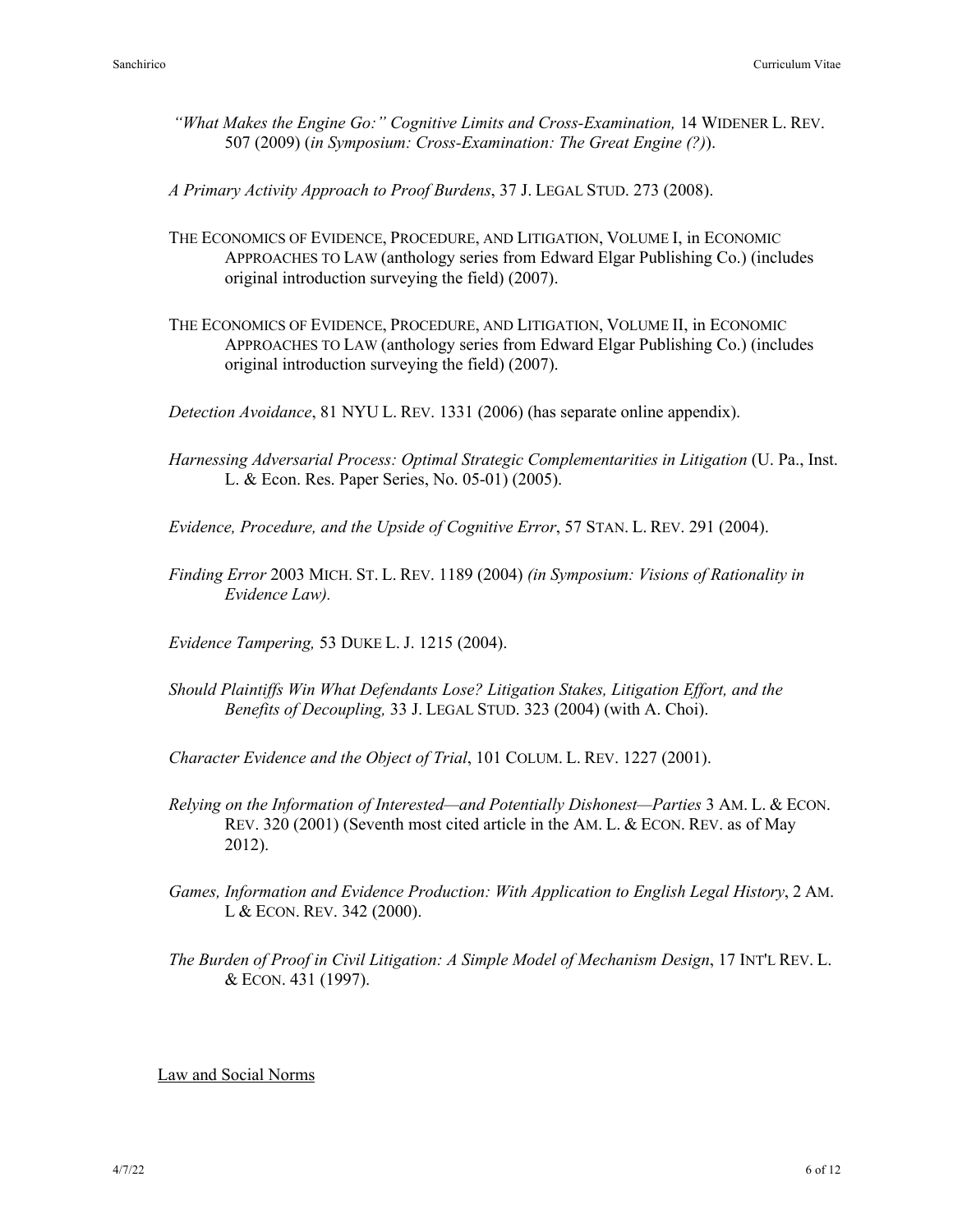*Competing Norms and Social Evolution: Is the Fittest Norm Efficient?* 149 U. PA. L. REV. 2027 (2001) (with P. Mahoney).

*Norms, Repeated Games, and the Role for Law*, 91 CAL. L. REV. 1281 (2003) (with P. Mahoney).

## Public Economics, General Law and Economics

- *Environmental Self-Auditing: Setting the Proper Incentives for Discovering and Correcting Environmental Harm*, 16 J.L. ECON. & ORG. 189 (2000) (with A. Pfaff).
- *Big Field, Small Potatoes: An Empirical Assessment of EPA's Self-Audit Policy* 23 J. POLICY ANAL. & MGMT 415 (2004) (with A. Pfaff).

*General and Specific Legal Rules*, 161 J. INST'L & THEOR. ECON. 329 (2005) (with P. Mahoney).

## GAME THEORY & PROBABILITY THEORY

*A Probabilistic Model of Learning in Games*, 64 ECONOMETRICA 1375 (1996).

- *Collusion and Price Rigidity*, 71 REV. ECON. STUD. 317 (2004) (with S. Athey and K. Bagwell).
- *The Role of Absolute Continuity in Merging of Opinions and Rational Learning*, 29 GAMES & ECON. BEH. 170 (1999) (with R. Miller).
- *Almost Everybody Disagrees Almost All the Time*, "accepted subject to revision" at J. ECON. THEORY (with R. Miller).

*Minimal Inclusive Sets in Special Classes of Games* (1996).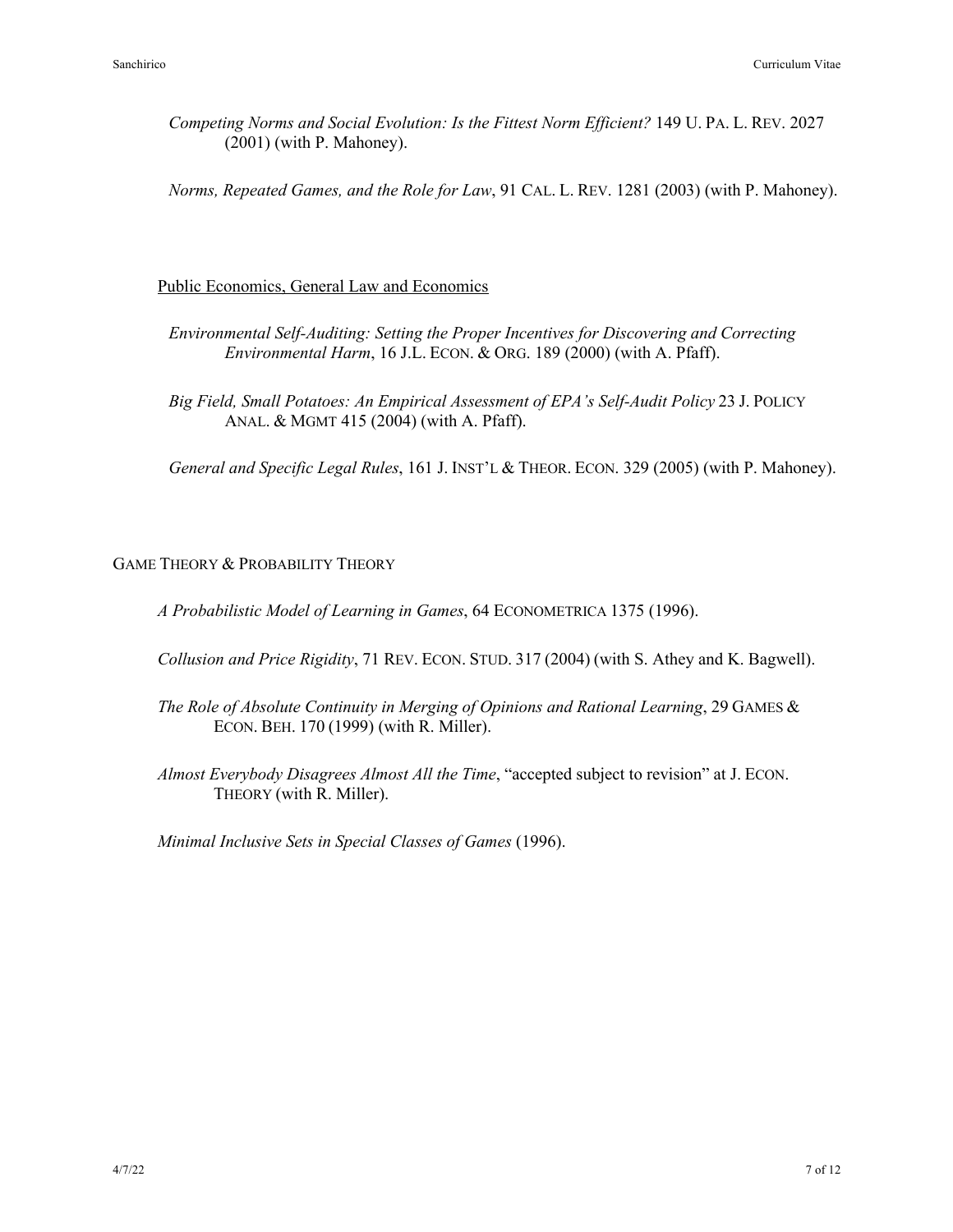# **COMMENTARIES AND EDITORIALS\***

*Incentives for COVID Recovery: A Single-Edged Sword?, THE HILL (May 26, 2020),* https://thehill.com/opinion/finance/499512-incentives-for-covid-recovery-a-one-edged-sword.

*The Mythematics of Capital Gains Taxation: Four Misconceptions,* BLOOMBERG TAX INSIGHTS (May 18, 2020), https://news.bloombergtax.com/daily-tax-report/insight-the-mythematics-of-capital-gainstaxation-4-misconceptions

*The Great Extrapolator*, THE HILL (February 5, 2020), https://thehill.com/opinion/whitehouse/481689-the-great-extrapolator. Featured on Real Clear Markets.

*The US's Hidden Export Subsidy*, THE HILL (January 22, 2020), https://thehill.com/opinion/finance/479293-the-uss-hidden-export-subsidy. Featured on Real Clear Markets.

*GOP tries to tighten the screws on Dems with 'Tax Reform 2.0'*, THE HILL (September 10, 2018), https://thehill.com/opinion/finance/405892-gop-tries-to-tighten-the-screws-on-dems-with-tax-reform-20.

*Senate Bill Would Enshrine International Tax Gimmicks*, THE HILL (November 27, 2017), http://thehill.com/opinion/finance/361989-senate-bill-would-enshrine-international-tax-gimmicks.

*Commentary: Seek Smaller Firms, not a Big Amazon*, THE PHILADELPHIA INQUIRER A15 (October 26, 2017), *also available as Win or Lose on Amazon, Philly Needs to Get Smart about Attracting New Businesses*, at http://www.philly.com/philly/opinion/commentary/amazon-hq2-philadelphia-businesskenney-20171025.html.

*GOP's Plan for Taxing Foreign Income is Opaque, Possibly Perverse*, THE HILL (November 6, 2017), http://thehill.com/opinion/finance/358933-gops-plan-for-taxing-foreign-income-is-opaquepossibly-perverse.

*White House Tax Plan Doesn't Move Past Econ 101*, THE HILL (October 17, 2017), http://thehill.com/opinion/finance/355829-white-house-tax-plan-passes-econ-101-but-thats-it.

*A Repatriation Tax Holiday for US Multinationals? Four Contagious Illusions*, TAXVOX—THE TAX POLICY CENTER BLOG (December 10, 2014), http://taxvox.taxpolicycenter.org/author/csanchirico/.

*As American as Apple, Inc.—Commentary*, CNBC (May 21, 2014), http://www.cnbc.com/id/101690643#.

<sup>\*</sup> Titles were in several cases chosen solely by the editor.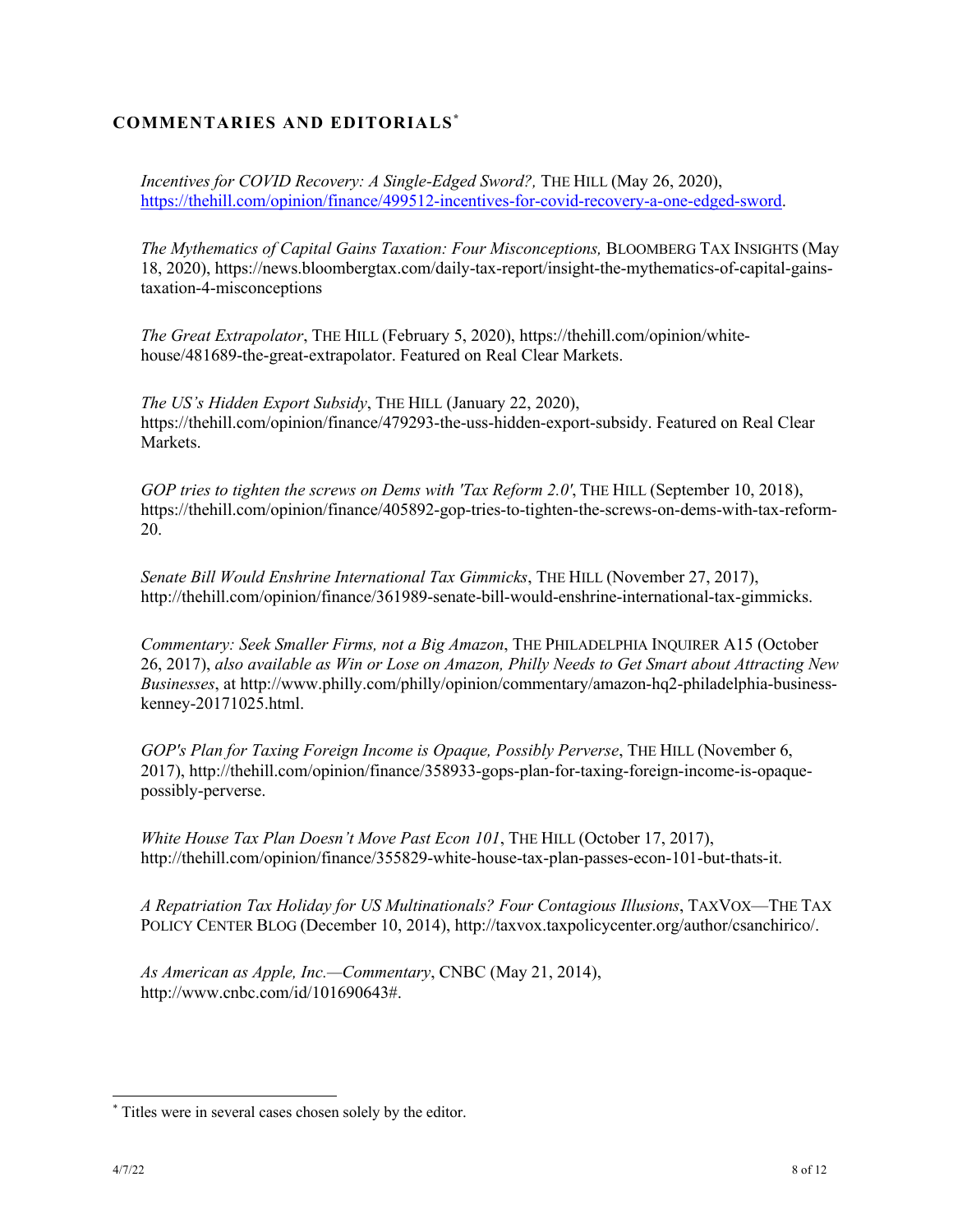*As American as Apple, Inc.*, TAXVOX—THE TAX POLICY CENTER BLOG (March 18, 2014), http://taxvox.taxpolicycenter.org/author/csanchirico/.

*"Stateless Income" Versus "Statefully Taxless Income"*, TAXVOX—THE TAX POLICY CENTER BLOG (November 4, 2013), http://taxvox.taxpolicycenter.org/author/csanchirico/.

*"Common Sense" Aside, What Do We Really Know About Capital Income Taxes and Growth?* TAXVOX—THE TAX POLICY CENTER BLOG (March 15, 2013), http://taxvox.taxpolicycenter.org/author/csanchirico/.

*Camp's Investment Tax Plan: Implications for Lower Rates on Capital Gains?* TAXVOX—THE TAX POLICY CENTER BLOG (January 30, 2013), http://taxvox.taxpolicycenter.org/author/csanchirico/.

*New Ways to Think About a Tax on Public Companies*, TAXVOX—THE TAX POLICY CENTER BLOG (December 30, 2012), http://taxvox.taxpolicycenter.org/author/csanchirico/.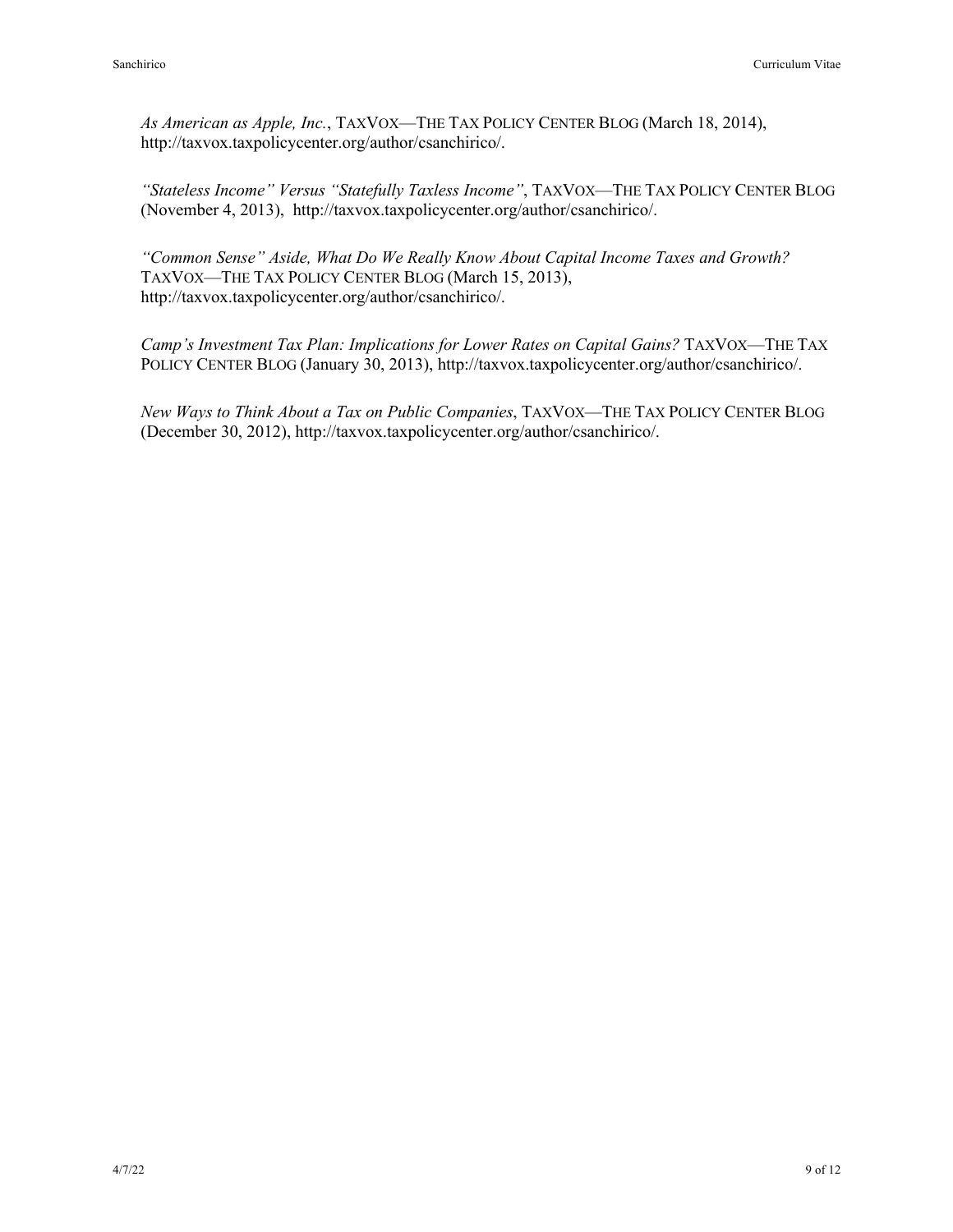## **ACADEMIC PRESENTATIONS**

#### LAW

*Tax Workshops and Conferences: Boston College Law School Tax Policy Workshop, Columbia Law School Tax Symposium, Duke Law School Tax Policy Seminar (3), Harvard Law School Seminar on Current Research in Taxation, International Institute of Public Finance (Ann Arbor), IU Maurer School of Law Tax Policy Colloquium, Loyola (LA) Law School Tax Policy Colloquium, National Tax Association Annual Meetings (2), NYU Tax Policy Colloquium (2), Oxford University Centre for Business Taxation, Seconda Università degli Studi di Napoli, Università degli Studi di Napoli Federico II, University of Florida Tax Policy Seminar, University of Michigan Tax Policy Workshop, University of Michigan Tax and Migration Conference, University of Toronto James Hausman Tax Law and Policy Workshop, Washington University Law School Tax Workshop*

*General Workshops and Conferences: American Law & Economics Association Annual Meetings (9 times), Benjamin N. Cardozo School of Law, Boston University School of Law, Boston College Law School, Columbia Law School (2), Conference on Empirical Legal Studies (2), Cornell Law School, Duke Law School, Fordham Law School (3), George Mason Law School, Georgetown University Law Center (3), Italian Society for Law and Economics Annual Meeting (3), Law and Society Meetings, Northwestern University School of Law (3), NYU School of Law (2), Stanford Law School (3), Università di Bologna—Istituto di Studi Avanzati, University of California Berkeley School of Law (3), University of Chicago Law School (2), University of Michigan Law School, University of Pennsylvania Law School (4), University of San Diego School of Law/University of California San Diego, University of Southern California Law School (3), University of Texas Workshop in Law and Economics, University of Toronto School of Law, University of Virginia School of Law (4)*

#### ECONOMICS, STATISTICS, MATHEMATICS

*Boston University Economics Department, California Institute of Technology Social Science Department, Columbia Economics Department (4 times), Columbia Statistics Department, Econometric Society Summer Meetings (2), Iowa State Economics Department, Johns Hopkins University Economics Department, Kellogg Graduate School of Business (Managerial Economics and Decision Sciences [MEDS] Department), Madrid Conference on Learning in Games, National Bureau of Economic Research Summer Institute, Princeton University Economics Department, Stanford Institute of Theoretical Economics (2), Università di Bologna, University of California, Berkeley (Microeconomic Theory Seminar), University of California at Los Angeles Economics Department, University of Pennsylvania Economics Department (Applied Microeconomic Theory Workshop), University of Southern California Economics Department, University of Virginia Economics Department, University of Western Ontario, Yale Economics Department (4)*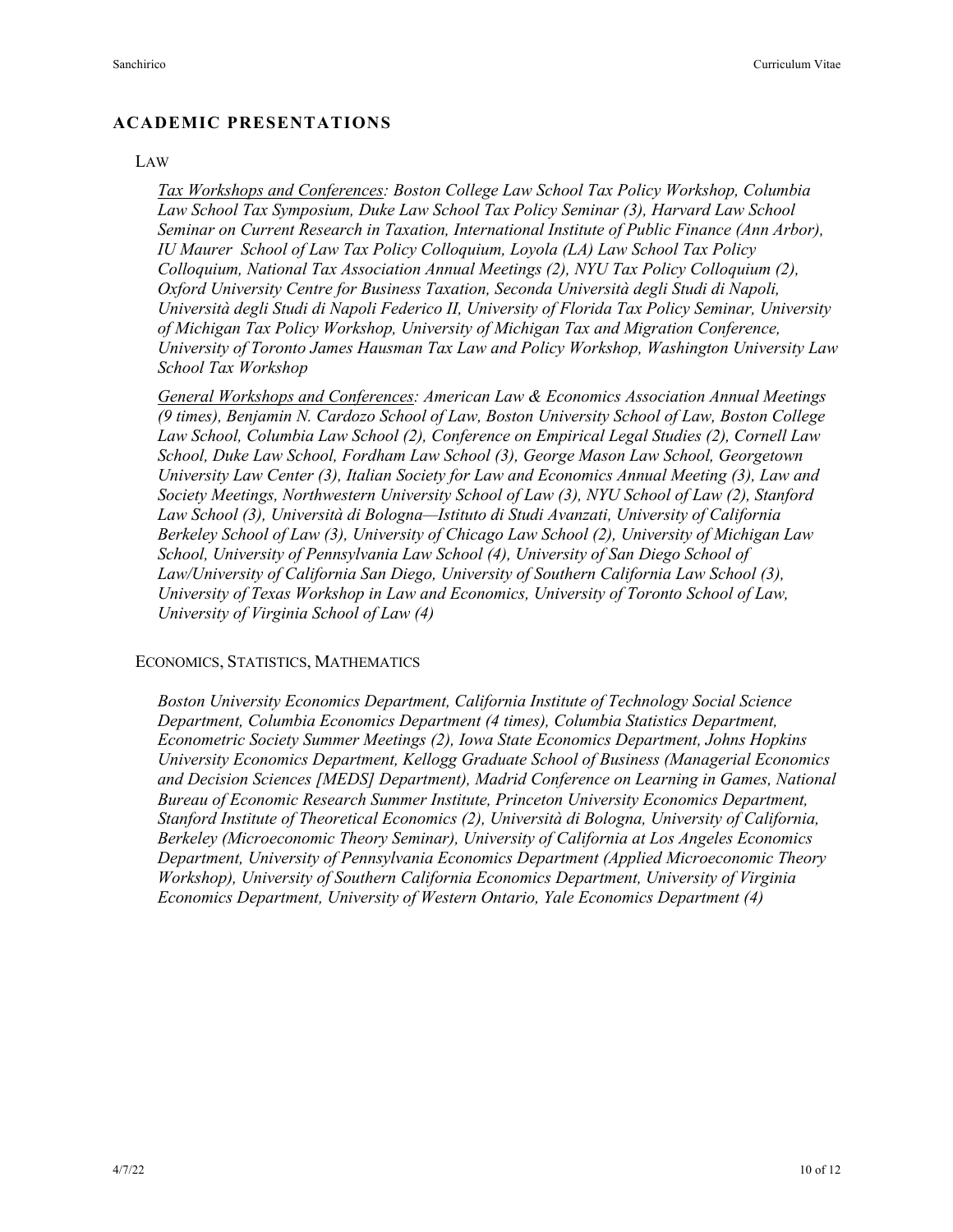## **PROFESSIONAL SERVICE, EDITORSHIPS, MEMBERSHIPS**

*Board of Directors,* National Tax Association (2013-2016) *Senate Finance Committee*, Academic Roundtable Session (2012) *Founding Co-director,* Center for Tax Law and Policy, University of Pennsylvania *Faculty Affiliate*, Penn Wharton Public Policy Initiative *Chair*, Tenure and Promotion Committee, Penn Carey Law School (2010-2011) *Member*, Tenure and Promotion Committee, Penn Carey Law School (2020-2021) *Board of Directors,* American Law and Economics Association (2006-2009) *Chair,* Evidence Section, Association of American Law Schools (2008-2009) *Program Committee,* National Tax Association Spring Symposium 2013 *Founding Editor,* ECONOMIC INEQUALITY & THE LAW ABSTRACTS (Social Science Research Service, Legal Scholarship Network) *Founding Editor,* EVIDENCE & EVIDENTIARY PROCEDURE ABSTRACTS (Social Science Research Service, Legal Scholarship Network) *Editorial Board Member,* INTERNATIONAL COMMENTARY ON EVIDENCE (Berkeley Electronic Press) *Editorial Board Member,* REVIEW OF LAW AND ECONOMICS (Berkeley Electronic Press) *Area Organizer,* American Law and Economics Association Annual Meeting: Taxation and Social Welfare (2009), Procedure and Evidence (2003, 2006), *Chair-Elect,* Evidence Section, Association of American Law Schools (2007) *Secretary, Evidence Section, Association of American Law Schools (2006) Executive Committee Member,* Evidence Section, Association of American Law Schools (2005) *Advisory Board Member,* LAW, NORMS, AND INFORMAL ORDER ABSTRACTS (Social Science Research Service, Legal Scholarship Network) *Board of Advisors,* University of Minnesota Institute for Law & Economics *Peer-review Referee* (multiple instances for most of the following journals): Legal Studies: Journal of Legal Studies, Journal of Law, Economics & Organization, Journal of Law & Economics, RAND Journal of Economics, International Review of Law & Economics, American Law & Economics Review, Law & Social Inquiry, National Tax Journal, Foundation Press Turning Point Series, Review of Law and Economics, International Commentaries on Evidence Economic Theory: Econometrica, Review of Economic Studies, Journal of Economic Theory, Quarterly Journal of Economics, Games & Economic Behavior, Economic Theory, International Journal of Game Theory, International Economic Review *Member*, National Tax Association, International Institute of Public Finance, International Fiscal Association, American Law and Economics Association, Game Theory Society, Association of American Law Schools